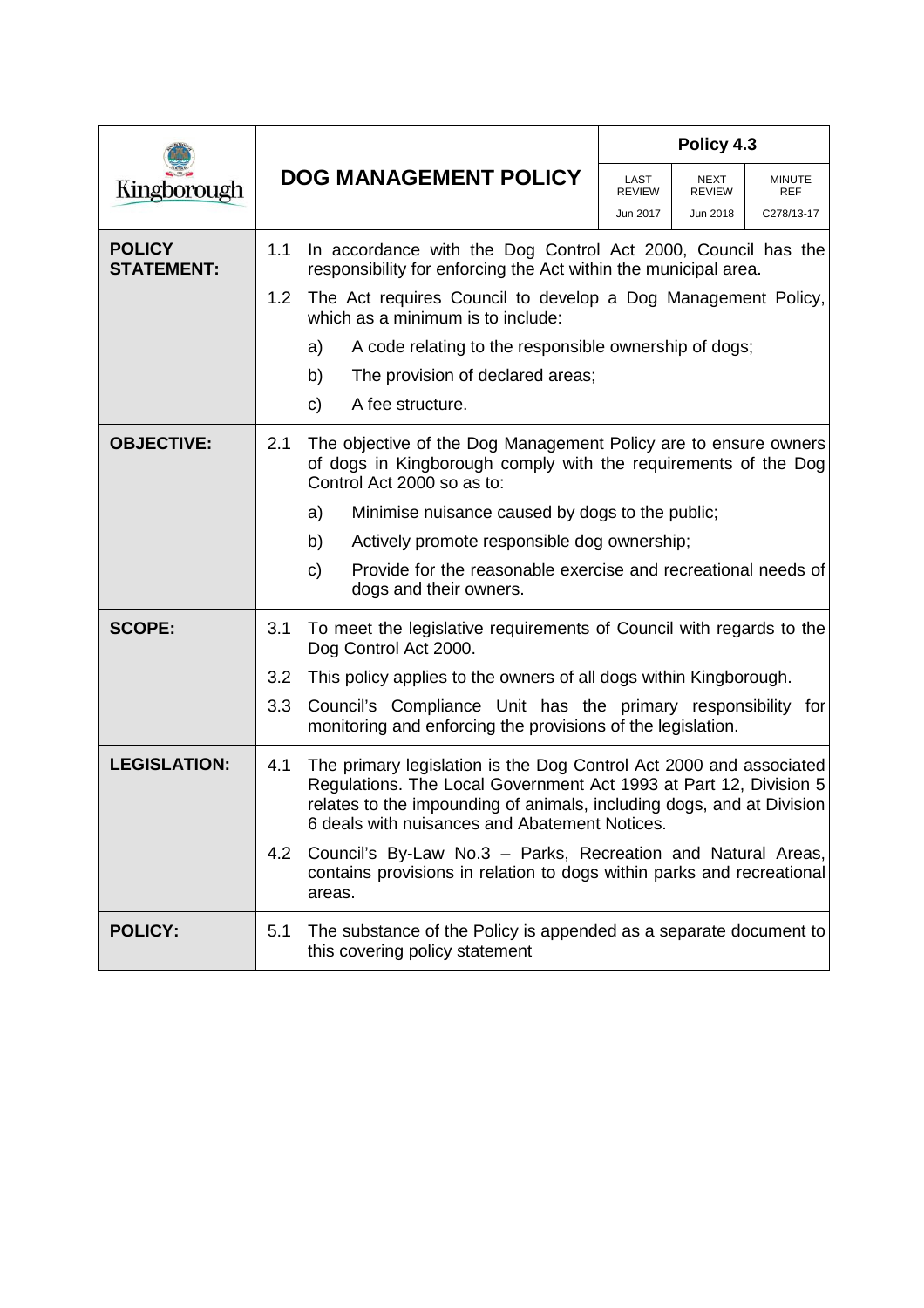

# **KINGBOROUGH COUNCIL**

# **DOG MANAGEMENT POLICY** Amended June 2017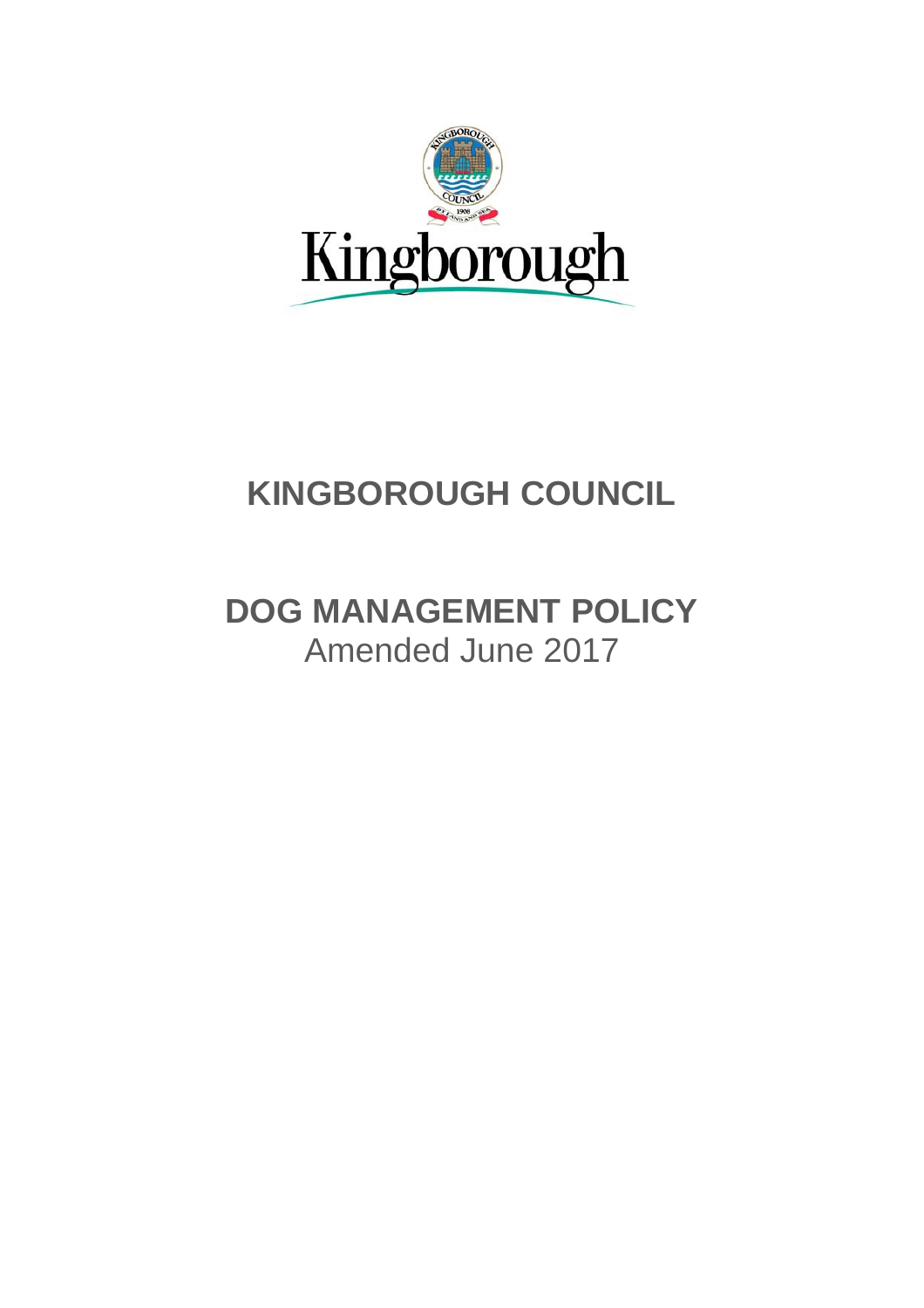# **CONTENTS**

| <b>INTRODUCTION</b>               | 1  |
|-----------------------------------|----|
| <b>OBJECTIVES</b>                 | 1  |
| <b>COUNCIL'S SERVICE CHARTER</b>  | 2  |
| CODE OF RESPONSIBLE DOG OWNERSHIP | 3  |
| THE CODE                          | 3  |
| <b>COMMUNITY BALANCE</b>          | 4  |
| <b>COMMUNICATION</b>              | 4  |
| <b>COMMUNITY SAFETY</b>           | 4  |
| <b>DANGEROUS DOGS</b>             | 4  |
| <b>NUISANCE DOGS</b>              | 5  |
| <b>DOG REGISTRATION</b>           | 5  |
| <b>FEES</b>                       | 6  |
| <b>KENNEL LICENCES</b>            | 6  |
| <b>DECLARED AREAS</b>             | 7  |
| OFF LEAD EXERCISE AREAS           | 8  |
| <b>TRAINING AREAS</b>             | 17 |
| <b>PROHIBITED AREAS</b>           | 18 |
| <b>RESTRICTED AREAS</b>           | 18 |
| <b>TRACKS AND TRAILS</b>          | 19 |
| <b>REVIEW OF POLICY</b>           | 20 |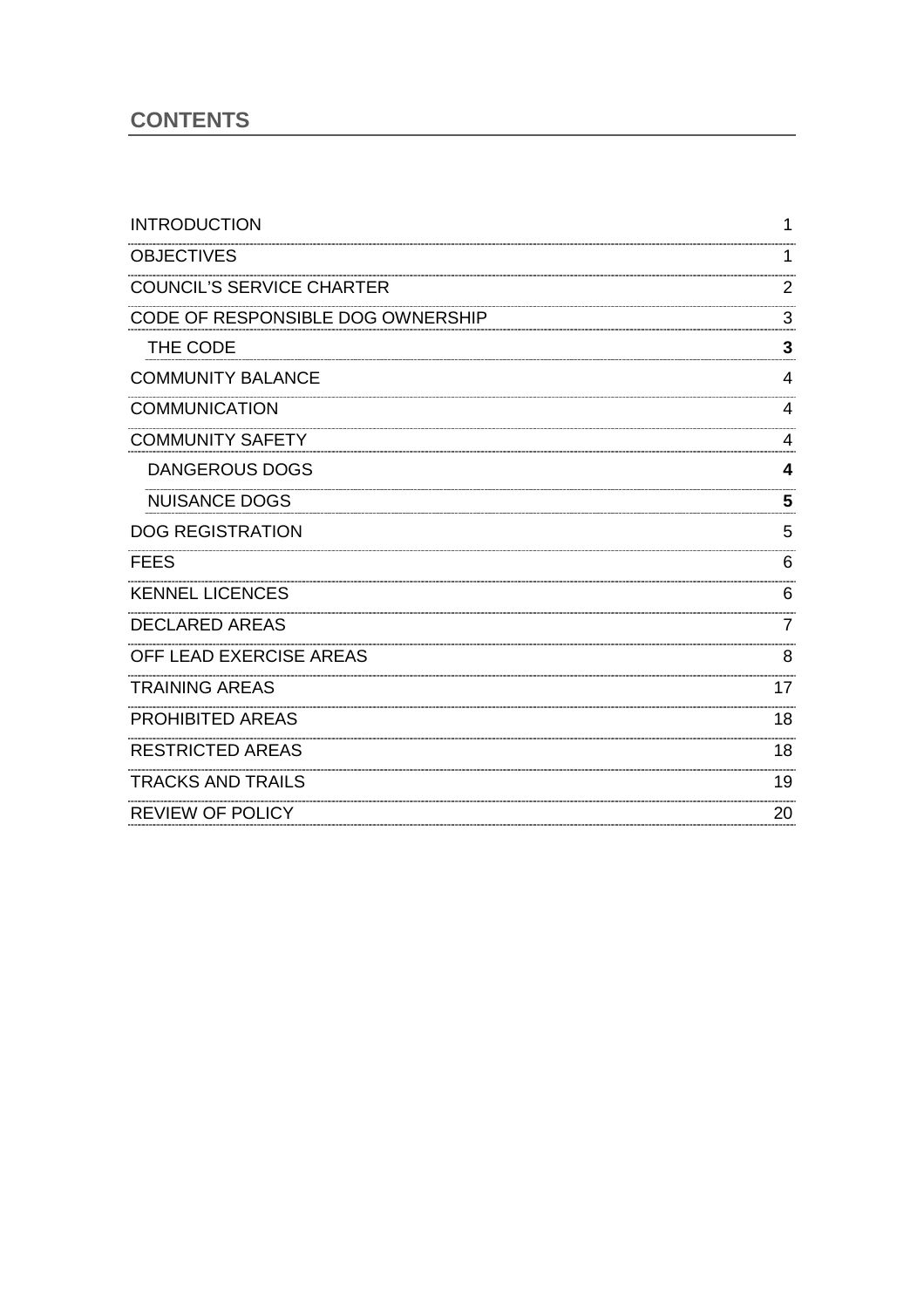# <span id="page-3-0"></span>**INTRODUCTION**

The legislation that directly relates to the control and management of dogs is the *Dog Control Act 2000*. This Act requires that councils develop and regularly review a dog management policy; adequate community consultation forms an essential part of those processes. The Local Government Act 1993 contains provision relating to nuisance, including barking dogs, and the powers of a council to abate a declared nuisance.

In Kingborough approximately 30% of all residential property owners have a dog. Council recognises that dog ownership is therefore a lifestyle choice of a significant proportion of the community, and is committed to ensure a harmonious relationship between dog owners and nondog owners is maintained, and that there are appropriate facilities and guidelines to ensure the quality of life for all residents, and for the dogs themselves.

Council acknowledges that dog ownership provides many benefits for those involved, including physical health associated with their exercise, companionship, responsibility related to the care and welfare of the animal, and the opportunity to interact socially with other dog and pet owners. Equally there is the potential for problems, with straying or poorly socialised dogs, and irresponsible owners who fail to properly train, control, or care for their pets, including appropriately disposing of waste.

Council is committed to responsible dog ownership, and the steps and processes that will assist in this objective being achieved are outlines in this Dog Management Policy.

## <span id="page-3-1"></span>**OBJECTIVES**

This Dog Management Policy is an advisory document that complements the *Dog Control Act 2000* and the *Local Government Act 1993*, which has the necessary legislative and regulative powers. The terms used in the Policy have the same meaning as in the Act, unless otherwise defined in this document.

The objectives of Council are to:

- actively support and promote responsible dog ownership through the development of a code relating to responsible ownership of dogs, community education, and the provision of information accessible via a range of media, including the internet, direct customer contact, and Council publications;
- strive to achieve a balance between the needs of residents who own dogs and those that don't in the evaluation of future recreational and strategic development processes;
- provide, and regularly review, those areas where dogs are permitted, both on-lead and offlead, and areas where dogs are prohibited or restricted;
- maintain an open dialogue with residents and concerned groups regarding present and future dog management issues; and
- reduce the risk to the community from anti-social and straying dogs through education, routine patrols, and the prompt investigation of concerns and complaints of dog-related issues. Where appropriate, enforcement provisions of the *Dog Control Act 2000* and the *Local Government Act 2003* will be utilised to penalise breaches of those statutes.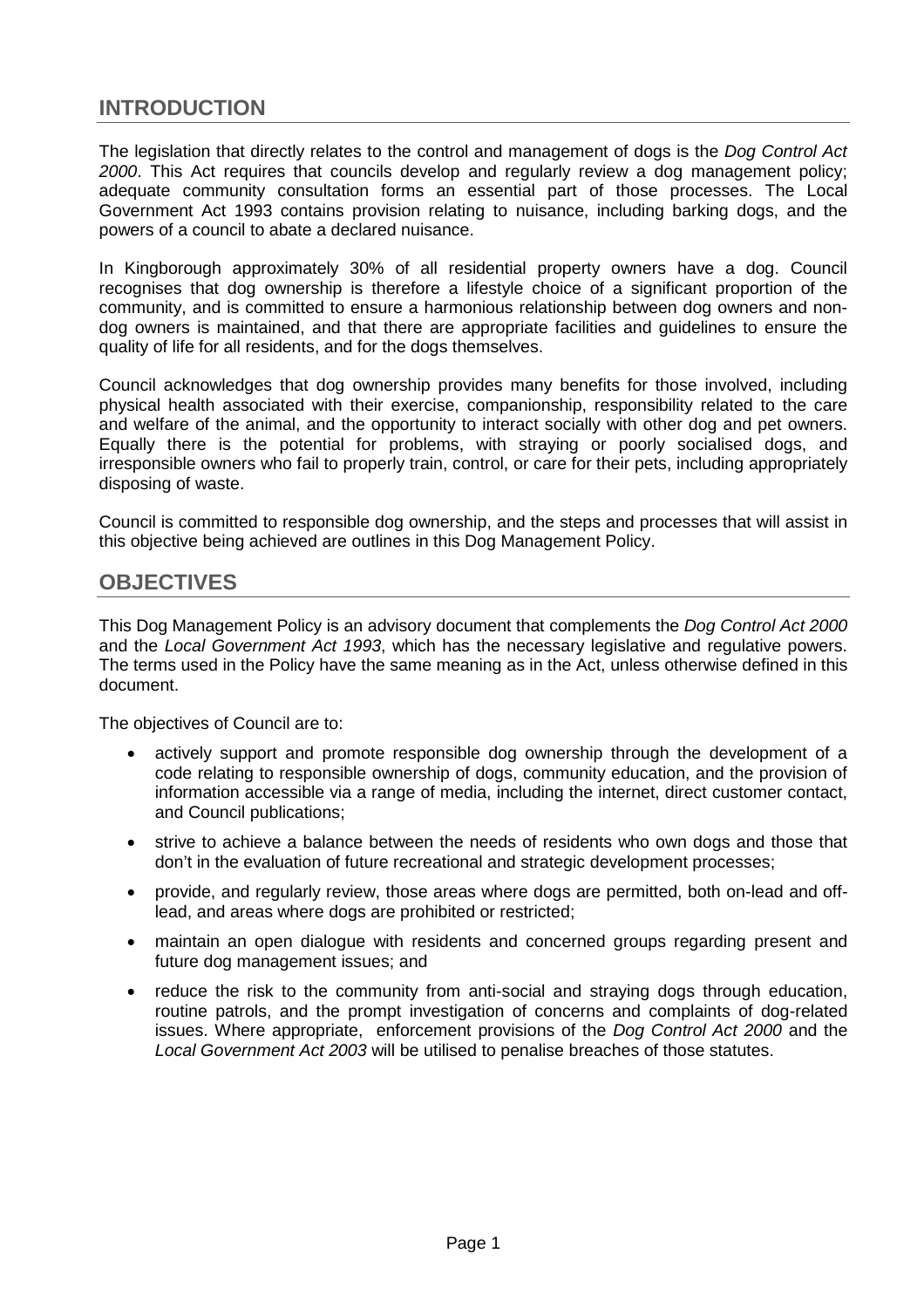# <span id="page-4-0"></span>**COUNCIL'S SERVICE CHARTER**

To ensure a high standard of service for the community with regards to dog management within Kingborough, Council will apply this Policy and the *Dog Control Act 2000* in accordance with its Customer Service Charter and will:

- be understanding and helpful and treat customers with dignity, respect and courtesy;
- act professionally and with propriety;
- provide necessary and relevant information;
- maintain privacy; and
- be efficient and timely in dealing with issues.

Council will:

- appoint sufficient Compliance Officers to effectively meet the obligations of the Policy. Council will ensure that all Officers responsible for the handling of dogs receive relevant training, and execute their duties in a manner that creates minimal distress and avoids harm to the dog;
- ensure the Council Dog Pound is maintained and operated in a humane manner with proper regard to health, safety and welfare of all dogs in detention, including food, shelter and water, and where required, the services of a veterinary practitioner;
- transfer to an approved animal welfare organisation any dog deemed suitable for rehousing that has been impounded and not been claimed within the statutory holding period. Where rehousing is not appropriate or possible, the dog will be euthanized by a registered veterinary practitioner; and
- where practicable provide and maintain appropriate dog waste disposal bins at dog exercise areas.

During normal business hours Council will:

- conduct regular patrols throughout the municipality to enforce compliance with the *Dog Control Act 2000*; and
- respond as soon as practicable to:
	- o reports of dogs attacking people or animals
	- o formal complaints regarding dog nuisance
	- o reports of dogs at large

After normal business hours Council will:

- conduct periodic, out-of-hours patrols, particularly during the warmer months, to ensure compliance within prohibited and restricted areas, particularly beaches;
- where a dog at large has been restrained within a property, arrange for collection or delivery to the Council Dog Pound the next day; and
- provide an emergency out-of-hours service to respond to reports of:
	- o dog attacks on people and animals
	- o dogs at large that are causing a traffic hazard on a major road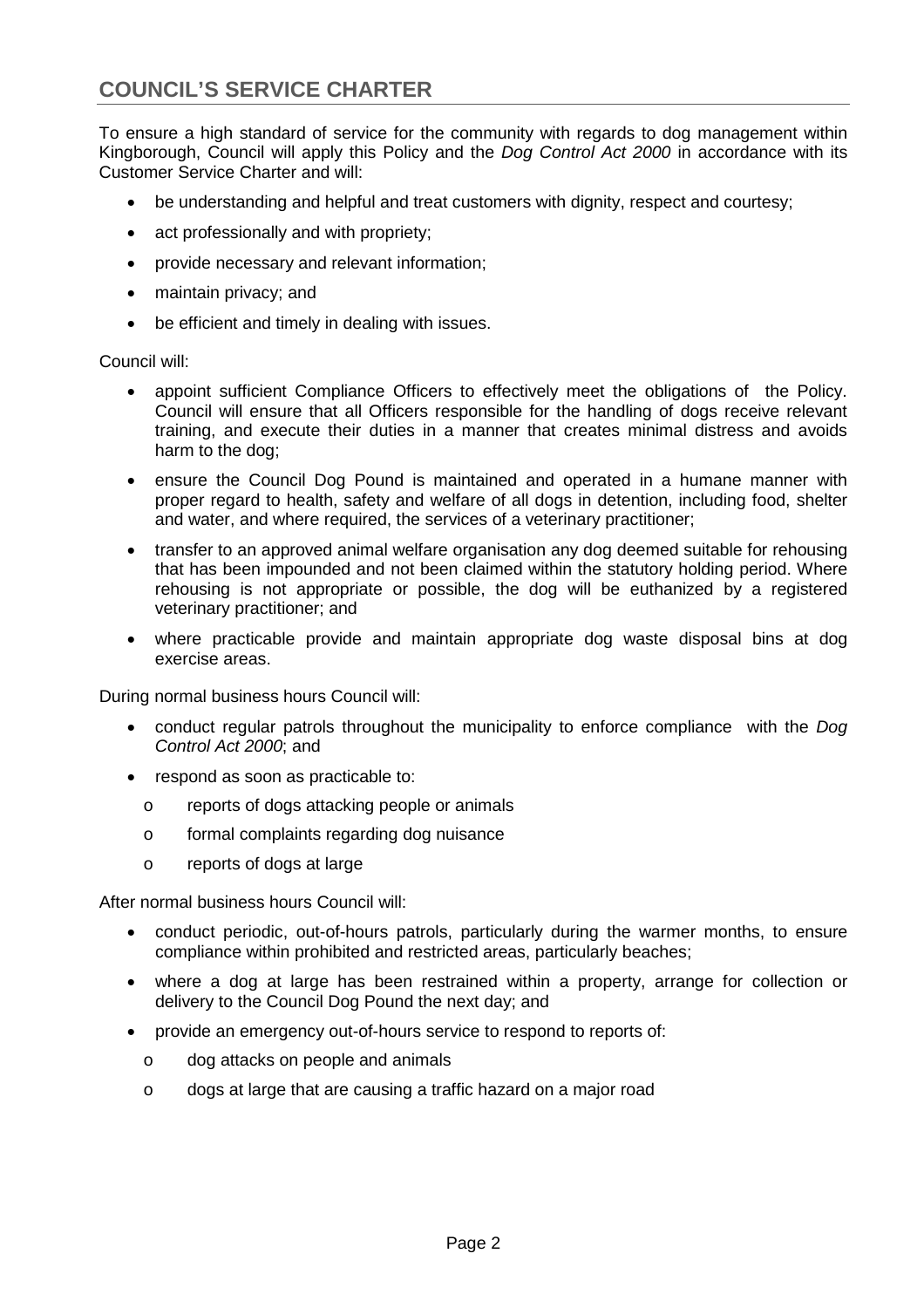# <span id="page-5-0"></span>**CODE OF RESPONSIBLE DOG OWNERSHIP**

Dog ownership has proven benefits to the community through better health, well-being, companionship, and social interaction.

Dog ownership and related exercise has shown to be beneficial to the owner with better cardiovascular health and lower levels of stress and depression. Dogs give us an opportunity to build social networks within the community and create opportunities for social interaction. An otherwise solitary walk may, when accompanied with a dog, result in conversations between strangers, thereby building a sense of community spirit worthy of fostering.

Conversely, irresponsible dog ownership, and nuisance dogs have a negative impact on the health and wellbeing of those affected, and can result in on-going poor inter- neighbour relationships.

The following Code of Responsible Dog Ownership is provided to assist dog owners in enjoying the benefits of dog ownership, while reducing negative impacts on the community.

#### <span id="page-5-1"></span>**THE CODE**

It is the responsibility of every dog owner to:

- ensure that the size and breed of dog selected is appropriate to the owners circumstances;
- keep the dog in a secure location;
- ensure that the dog is provided with adequate health care, exercise, training, food, water and shelter;
- seek advice on any aspect of dog ownership and care from appropriate information sources, including veterinarian;
- ensure that the dog is registered with Council when it reaches six months of age;
- ensure that the dog wears a collar and registration tag, and is micro-chipped;
- notify Council of any change of ownership details;
- prevent the dog from being a nuisance to other people by:
	- o ensuring it does not nuisance bark
	- o ensuring it does not roam at large
	- o ensuring it does not threaten, harass or attack any other animal or person
	- o ensuring it does not chase vehicles, people or other animals;
- keep the dog under effective control whenever it is in a public place;
- do not allow the dog in a prohibited area or in a restricted area during restricted times;
- apply for a kennel licence if more than two dogs over the age of six months are housed on the property; and
- comply with the requirements of the *Dog Control Act 2000*.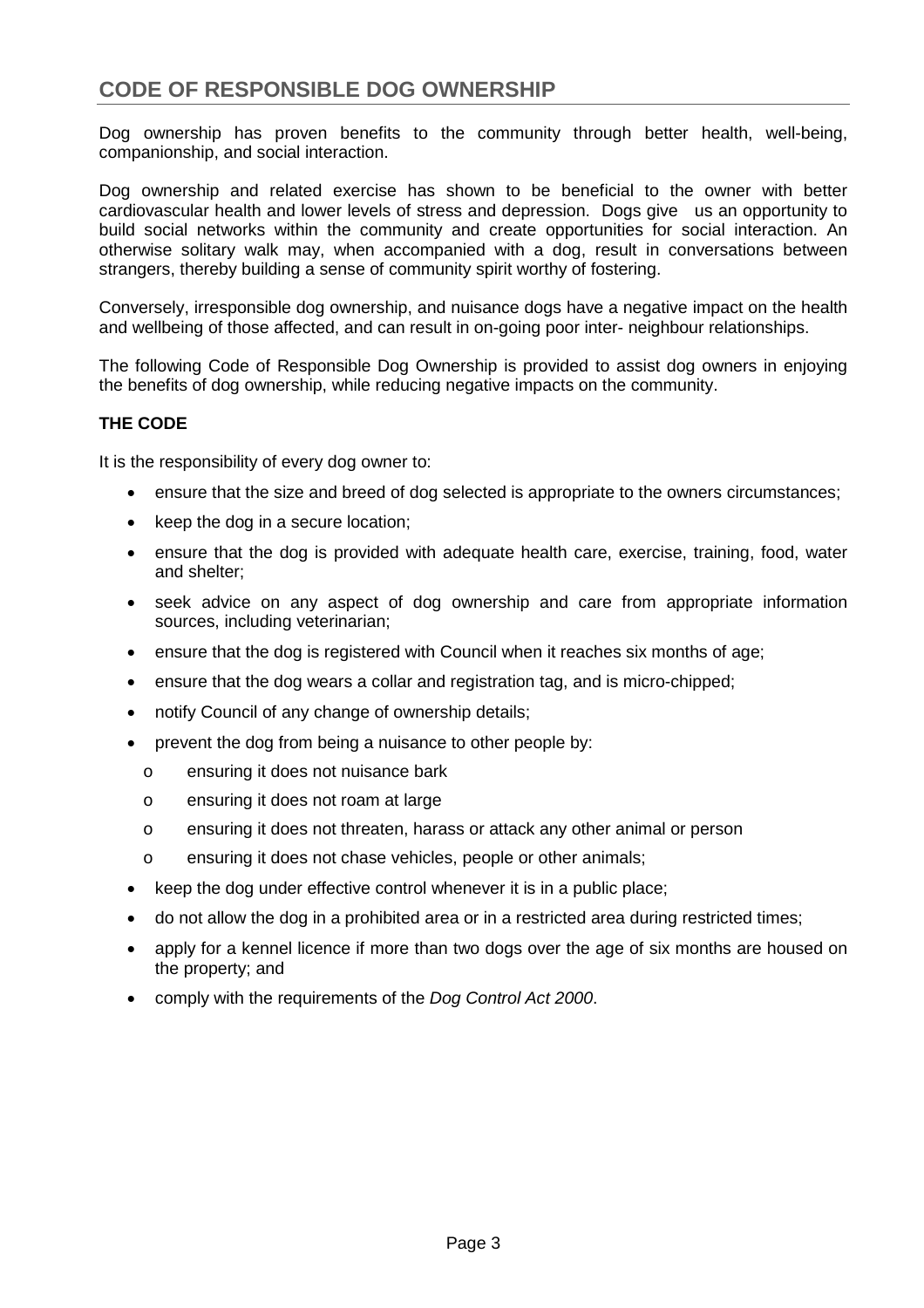# <span id="page-6-0"></span>**COMMUNITY BALANCE**

Council accepts the rights of dog owners to enjoy their association with their dogs whilst at the same time accepting the rights of non-dog owners to go about their normal daily activities unimpeded by nuisance or harassment by dogs. To achieve this Council will;

- liaise with the community and interest groups to ensure that current declared dog exercise areas, including off-lead and beach areas, are appropriate to the needs of dog owners and are maintained in a fit state for the declared use;
- give due consideration to the requirement for new dog exercise areas during recreational and strategic planning processes;
- liaise with local residents and the community in general in relation to any proposed new dog exercise areas prior to the establishment of such an area; and
- respond in a timely manner to reports of stray and nuisance dogs, and where appropriate enforce the relevant sections of the *Dog Control Act 2000* and the *Local Government Act 1993* to deter irresponsible behaviour by dog owners.

## <span id="page-6-1"></span>**COMMUNICATION**

Council will maintain information on responsible dog ownership on its website, through the Kingborough Directory, and information brochures available at Council's Customer Service Centres.

Council will provide information sessions on responsible dog ownership and how to safely interact with dogs, when requested by schools and other community groups.

In order to maintain an open dialogue with residents and concerned groups regarding present and future dog management issues, Council will;

- notify the community by public notice of any intention to declare an area under the Dog Control Act 2000;
- review each declaration made within five years and notify by public notice its intention to review the declaration and invite public submissions;
- conduct a review of the Dog Management Policy at least every five years and notify by public notice its intention to review the policy and invite public submissions;
- give due consideration to requests from the community regarding dog recreation areas and access to beach and reserve areas;
- ensure that residents who may be affected by any new dog recreation area are given timely notice and the ability to make representations for Council consideration.

## <span id="page-6-2"></span>**COMMUNITY SAFETY**

#### <span id="page-6-3"></span>**DANGEROUS DOGS**

To reduce the risk to the community, Council will as a matter of urgency investigate and act upon all incidents and allegations of injury and/or harassment caused by dogs. Should such an incident result in a serious injury, the dog may be declared a Dangerous Dog, or may be destroyed.

All guard dogs and dogs of a restricted breed (as defined in the Act) are declared to be a Dangerous Dog.

Where a dog is declared to be a Dangerous Dog pursuant to the *Dog Control Act 2000*, Council will monitor the property where the dog is housed to ensure the property and the owner complies with relevant provisions of the Act.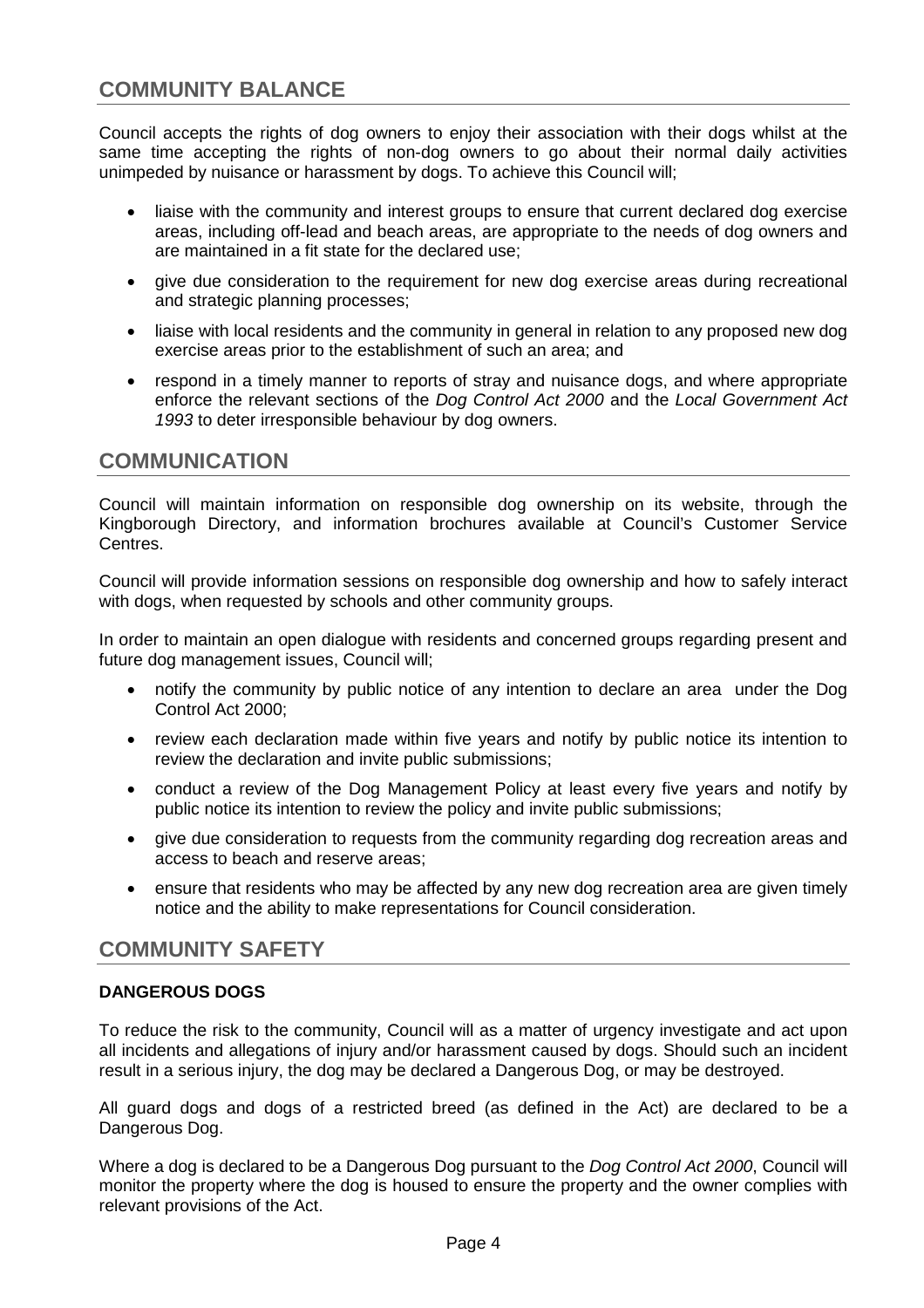Dangerous dogs must be de-sexed and micro-chipped, and must wear an approved advisory collar at all times. When in a public place the dog must be muzzled and on a lead, even when in an offlead area. When not in a public place the dog (other than a guard dog) must be housed in an enclosure that complies with the prescribed requirements. Approved warning signs must be displayed at every entrance to the property.

The following is an outline of the specifications that the enclosure is to meet:

- be childproof, with a self-closing and self-latching gate;
- have a minimum height of 1.8 m and a minimum width of 1.8 m;
- have an area of at least 10 square metres for each dog;
- have solid or mesh walls, or a combination of these materials;
- have a roof and gate made of similar materials;
- have a sealed concrete floor graded for drainage and connected to an approved drainage system;
- provide a weather-proof sleeping area adequate for each dog; and
- not require a person to pass through the enclosure to gain access to other parts of the property.

#### <span id="page-7-0"></span>**NUISANCE DOGS**

Council recognises the health implications the community is exposed to by dogs creating a nuisance by barking inappropriately. When a formal complaint is lodged Council will investigate the matter in a timely manner and strive to have the matter resolved within four weeks.

The process will be:

- streamlined and focused on early resolution;
- educative to both the dog owner and the complainant;
- fair to all parties involved; and
- open and transparent.

Where there is evidence that a nuisance dog complaint is justified Council will issue the owner of the dog with an abatement notice. This presents the owner with a realistic definite timeline in which to take action to abate the nuisance. If requested Council will provide advice as to corrective measures that may be employed, but it remains the owners responsibility to determine and implement the necessary corrective action.

Where the nuisance has not been abated after the abatement period Council may issue an Infringement Notice. In the case of continued nuisance Council may refer the matter to the Courts for a Magistrate to determine the matter.

# <span id="page-7-1"></span>**DOG REGISTRATION**

The registration of dogs has benefits to both Council and the community. Fees and charges are applied to dog management, permitting Council to provide a safe and pleasant environment, free of the negative impacts of dogs in the community.

Dogs wearing a valid registration tag can quickly be returned to the owner if they accidently stray. In most cases when Council finds a lost registered dog, it is directly returned to its owner.

All dogs over six months of age must be registered. Notwithstanding Council's advisory and enforcement measures, it is the owner's responsibility to ensure that their dog is registered.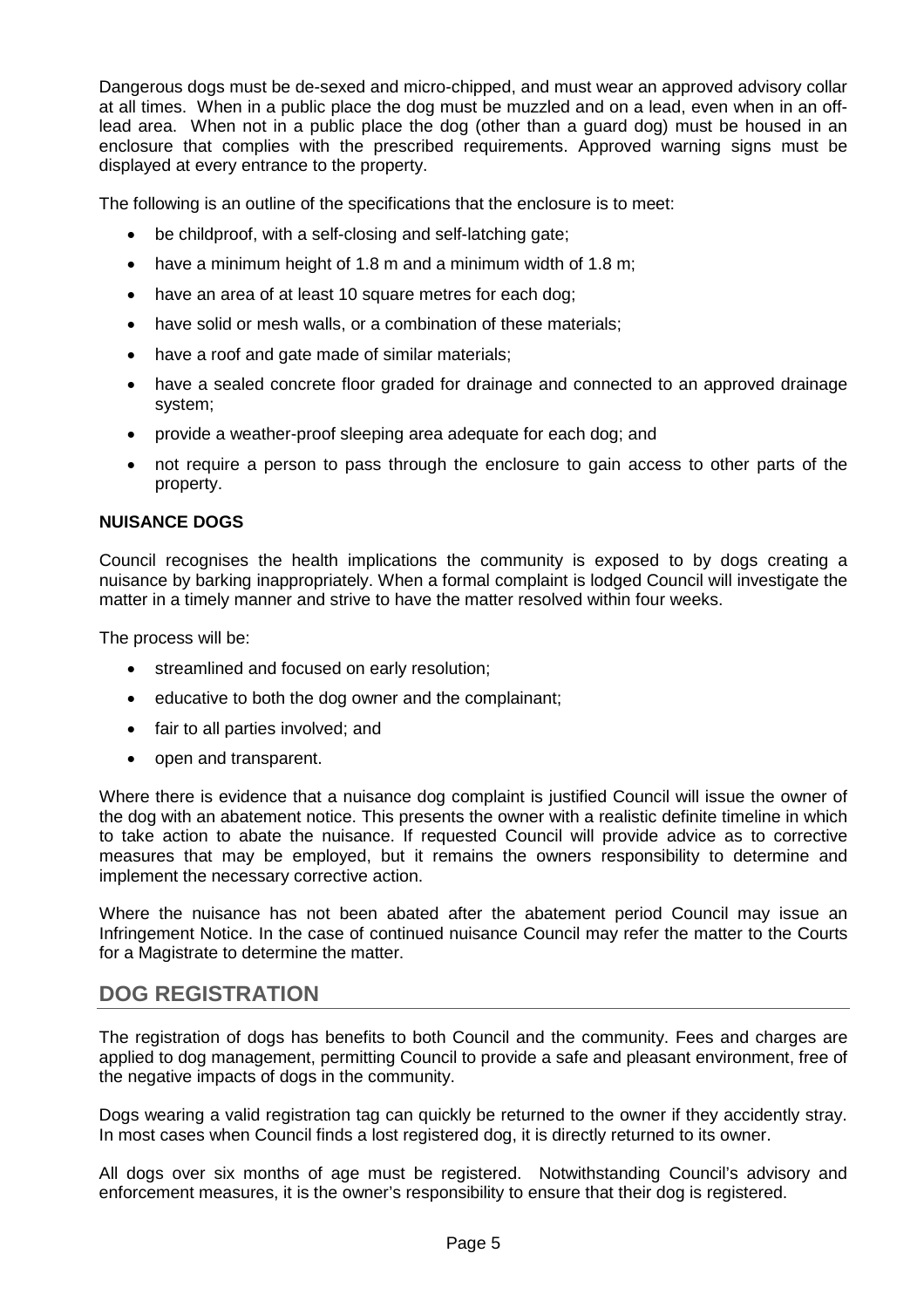Council will maintain a register of all dogs housed within the municipality, and will ensure that all eligible dogs are registered. To achieve this objective Council will:

- Conduct a registration renewal campaign each year by:
	- o forwarding renewal letters to owners of all currently registered dogs;
	- o placing advisory notices in the public notices section of newspapers; and
	- o conducting an audit of the owners who have failed to re-register their dogs.
- Monitor dogs in public places to ensure that are wearing a collar with a valid registration tag.
- Ensure that any unregistered dog found at large is registered by the owner before being returned.
- Undertake regular patrols of the municipal area and compare evidence of dog ownership against the dog register.

Council will transfer dog registrations from other Tasmanian Councils at no cost to the owner, provided the registration is for the same registration period.

Pro rata adjustment of the registration fee applies within a registration period for:

- the voluntary initial registration of a dog that reaches six months of age;
- the voluntary initial registration of a dog that is newly housed within the municipality, to which the previous paragraph does not apply;
- the de-sexing of a dog; and
- the death of a dog, except where it has been destroyed following an attack on a person or animal, or at the direction of Council.

# <span id="page-8-0"></span>**FEES**

As per Council's annual approved fees and charges, published on Council's website.

Addendum to policy as adopted by Council, 13 June 2017.

## <span id="page-8-1"></span>**KENNEL LICENCES**

The owner of any property at which more than two dogs are proposed to be housed (or 4 dogs in the case of working dogs) is required to submit an application for a Kennel Licence.

All applications will be publically advertised, and the immediate neighbours notified, requesting any objections to be made within 14 days. Before consideration will be given to the application, the premises will be inspected to ensure that it is fit for the number and type of dogs proposed to be kept on the property, and that there will be adequate provisions for the health, welfare and control of the dogs.

If granted the Kennel Licence must be renewed each year and the property will be periodically inspected to ensure on-going compliance with licence conditions.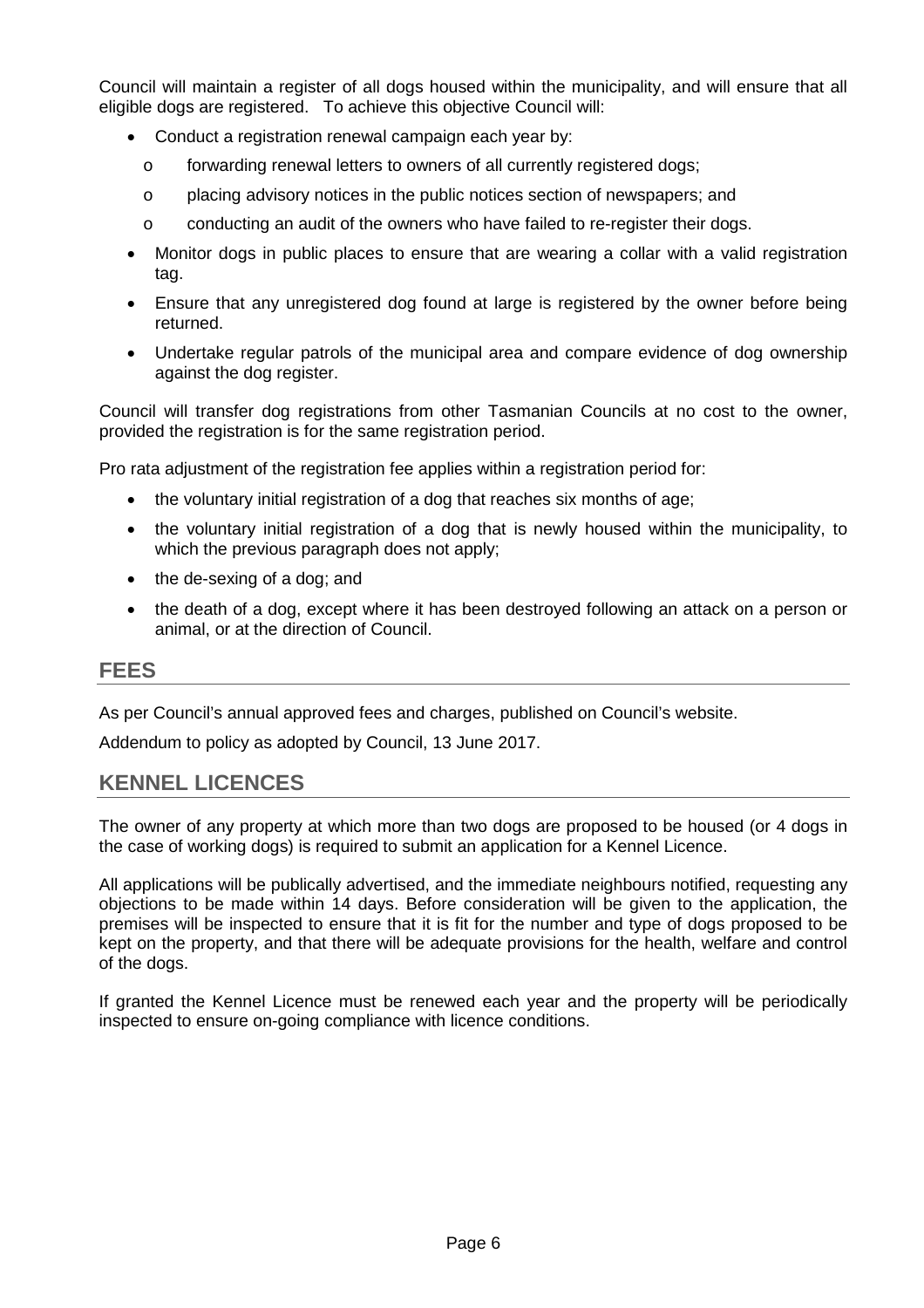#### <span id="page-9-0"></span>Please refer to the addendum on page 22 of this policy.

In line with Council's objective of maintaining balance within the community and in accordance with the provisions of the *Dog Control Act 2000*, Council may declare and regulate areas of the municipality to be a:

- Dog Exercise Area
	- o An area on which dogs may be exercised either on-lead or off-lead, subject to any specified conditions.
- Dog Training Area
	- o Land on which dogs may be trained, subject to any specified conditions.
- Prohibited Area
	- o An area containing sensitive habitat for native wildlife may be declared as prohibited to dogs, other than a guide dog or hearing dog.
- Restricted Area
	- o Land on which dogs may not be taken at any time, or only on specified hours, days and seasons.
	- o When dog are permitted it may be specified as to whether they must be on-lead or may be off-lead.
	- o The above restrictions do not apply to a guide dog or hearing dog.

Council will provide and maintain signage appropriate to identify declared areas where access opportunities or restrictions for dogs apply.

In addition to the above, the *Dog Control Act 2000* prohibits dogs in:

- any grounds of a school, pre-school, kindergarten, crèche or other place for the reception of children without the permission of the person in charge of the place; or
- any shopping centre, or any shop except a pet shop, premises of a veterinary surgeon, pet grooming shop, or any other premises related to the care and management of dogs; or
- any playing area of a sports ground on which sport is being played; or
- an area within 10 metres of a children's playground.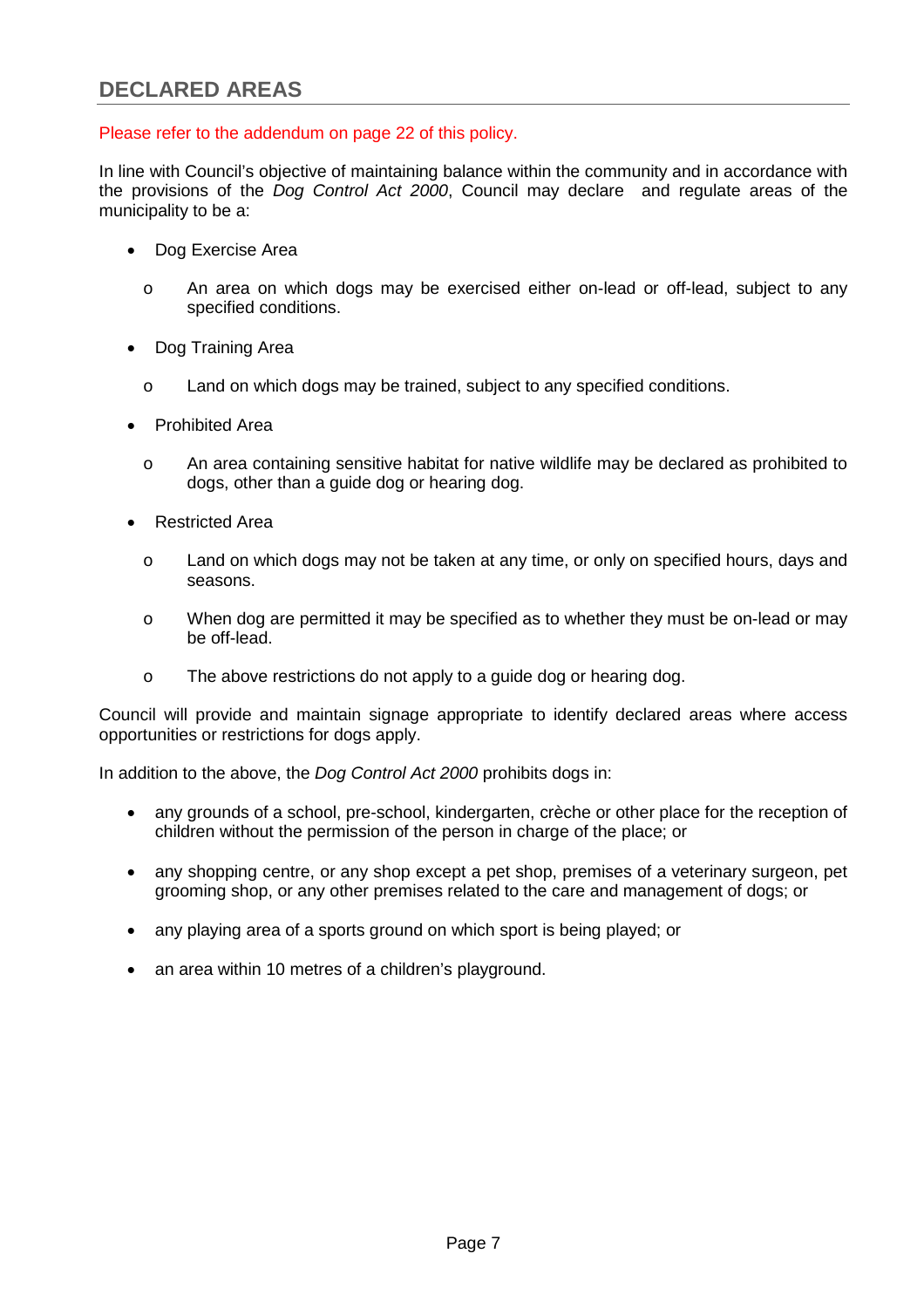# <span id="page-10-0"></span>**TAROONA**

## **Cartwright Point Reserve**

Within Hobart City Council municipal area but available to Kingborough dog owners.



## **Taroona Park**

North West of the Tennis Courts to the rear of the Community Hall only. Dog refuse bins and bags on site.

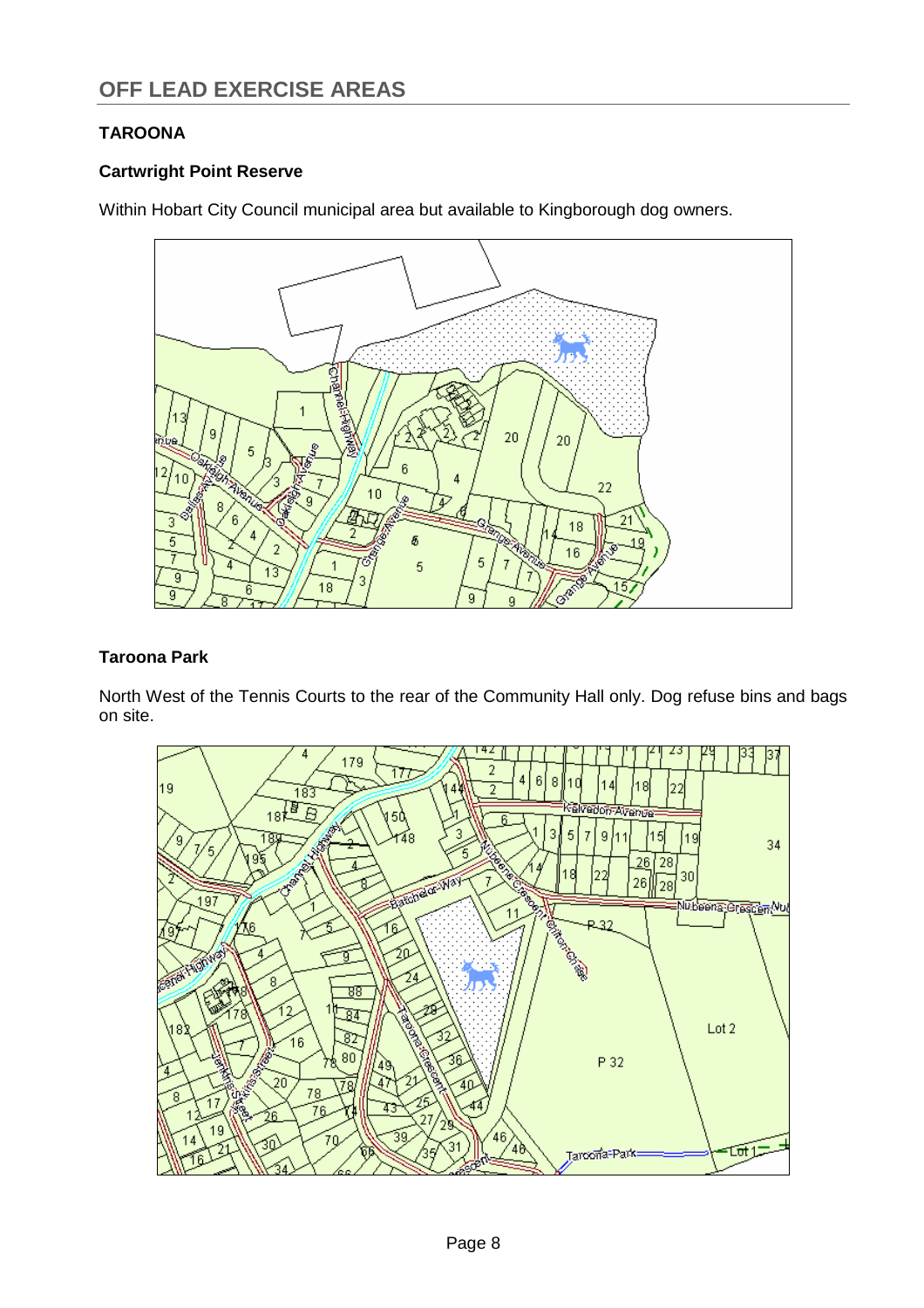## **Alum Cliffs Walk**

Walking track, excluding Taroona and Hinsby Beaches.



## **KINGSTON / KINGSTON BEACH / BONNET HILL**

### **Alum Cliffs Walk, Kingston – Bonnet Hill**

Walking track from Tyndall Beach to Taronga Road, Bonnet Hill.

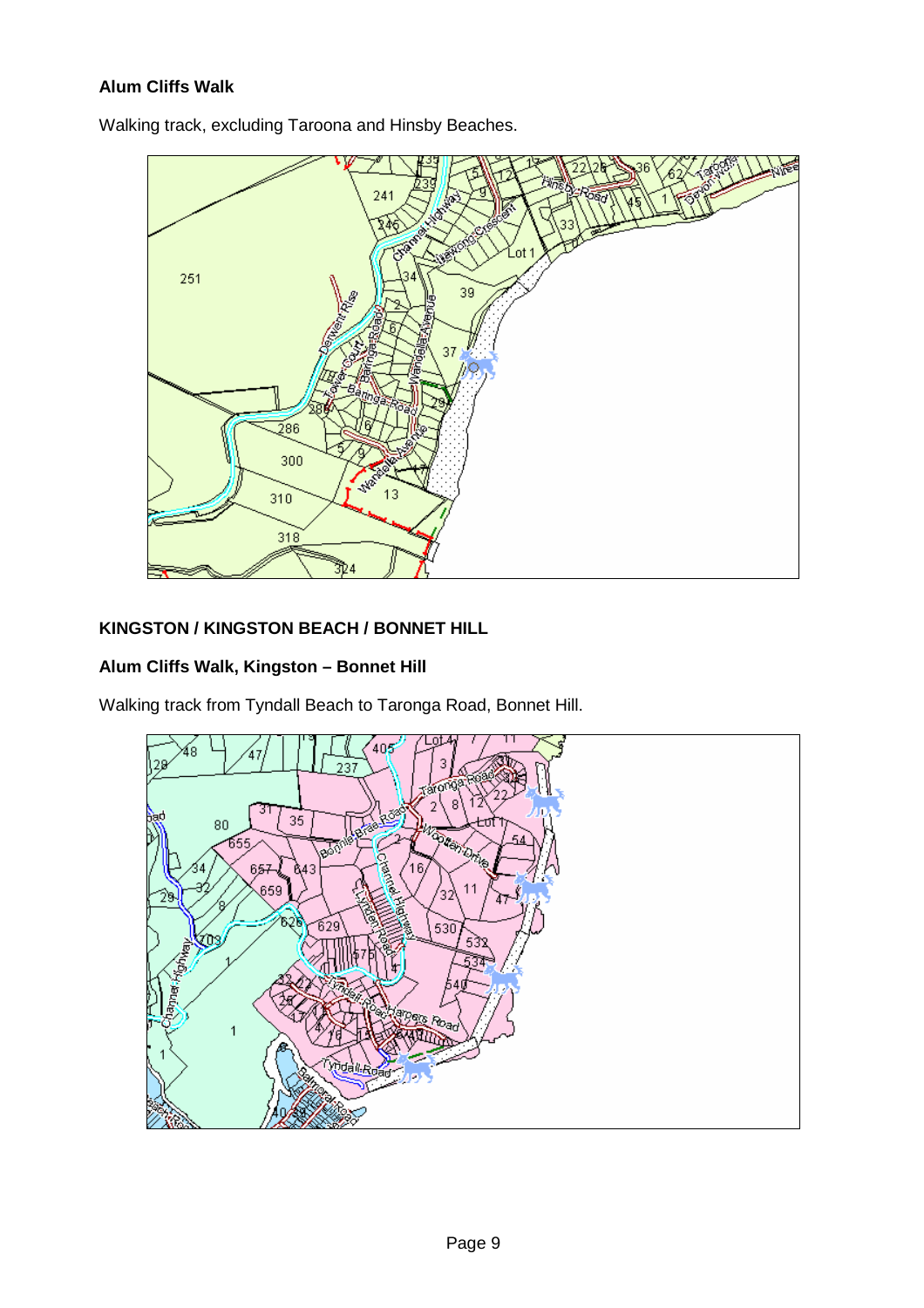# **Tyndall Beach**

The off-lead area begins at the end of the car park at the bottom of Tyndall Road. Access can also be gained via the footbridge across Browns River at the end of the Esplanade. Dog refuse bins and bags on site.



#### **Maranoa Heights Reserve**

Located south of the Kingston Fire Brigade Station.

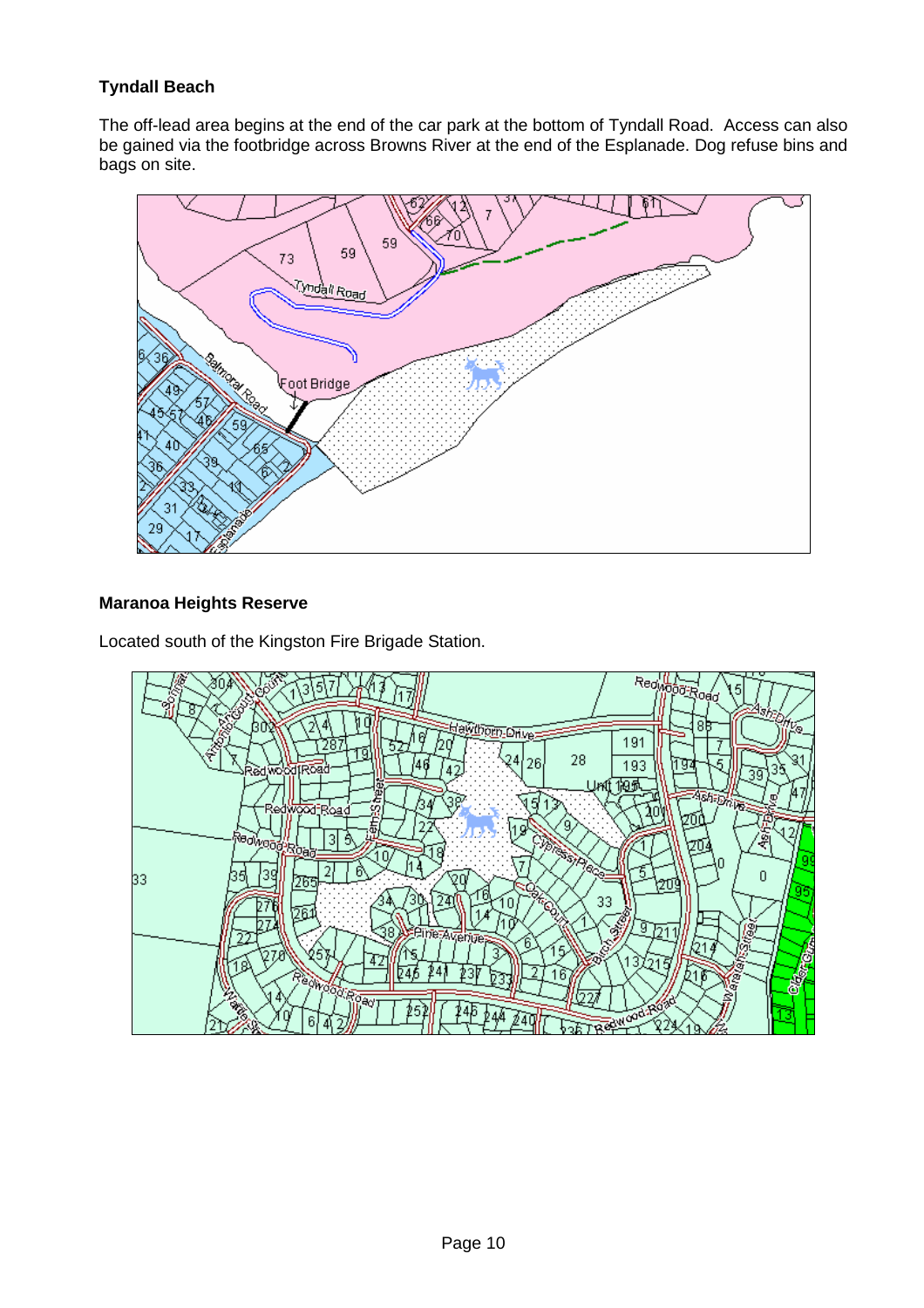## **Kingborough Sports Complex, Kingston View Drive**

Near the end of Kingston View Drive, past the Kingston Tennis Club courts. Dog refuse bins and bags on site.



#### **BLACKMANS BAY**

#### **Flowerpot Point Reserve**

Access from Flowerpot Crescent.

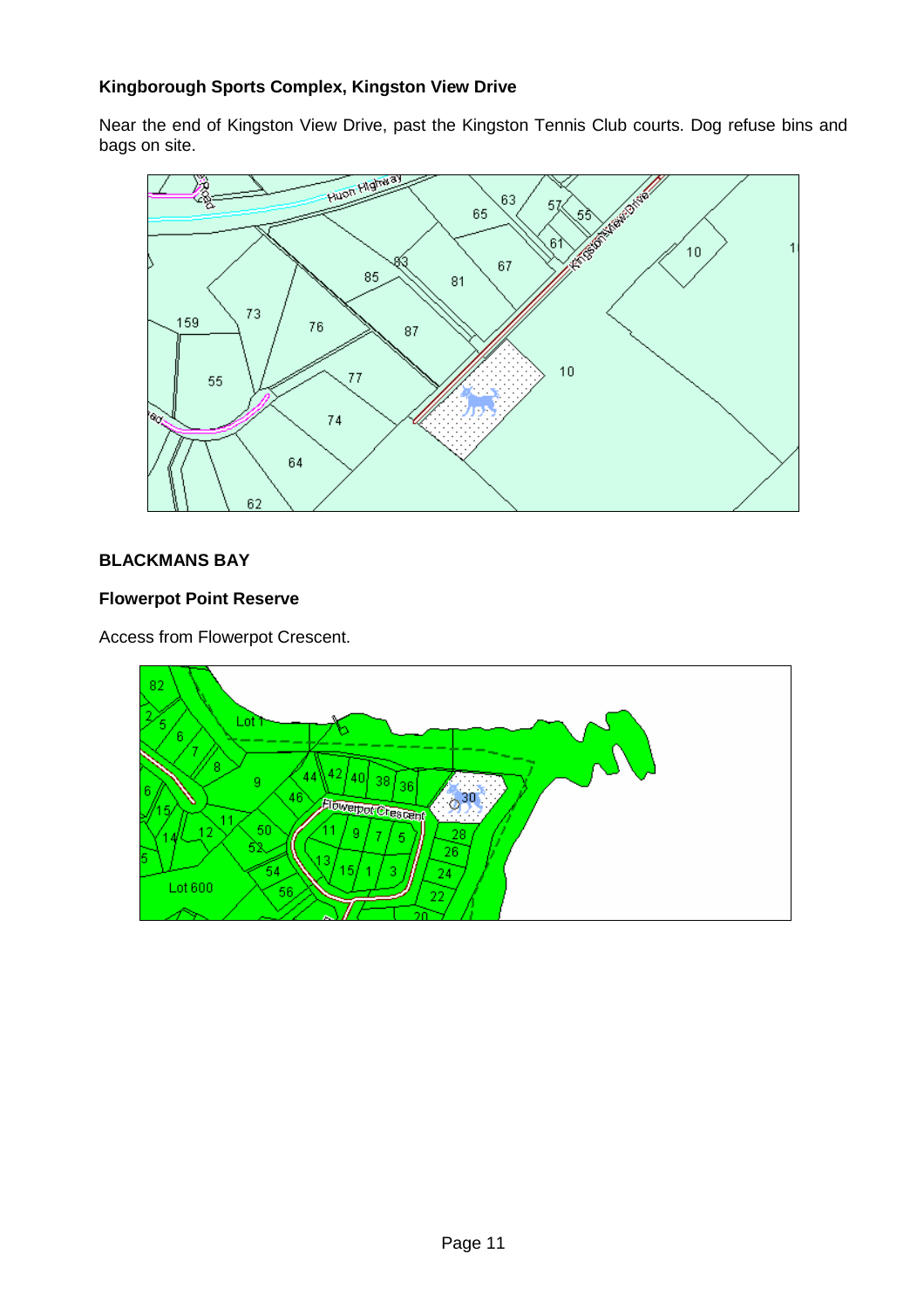#### **Soldiers Rocks Reserve**

Access from Suncoast Drive.



#### **Wastewater Treatment Plant**

Access from the Treatment Plant Road off Tinderbox Road East. Paddock area to the south of the plant only.

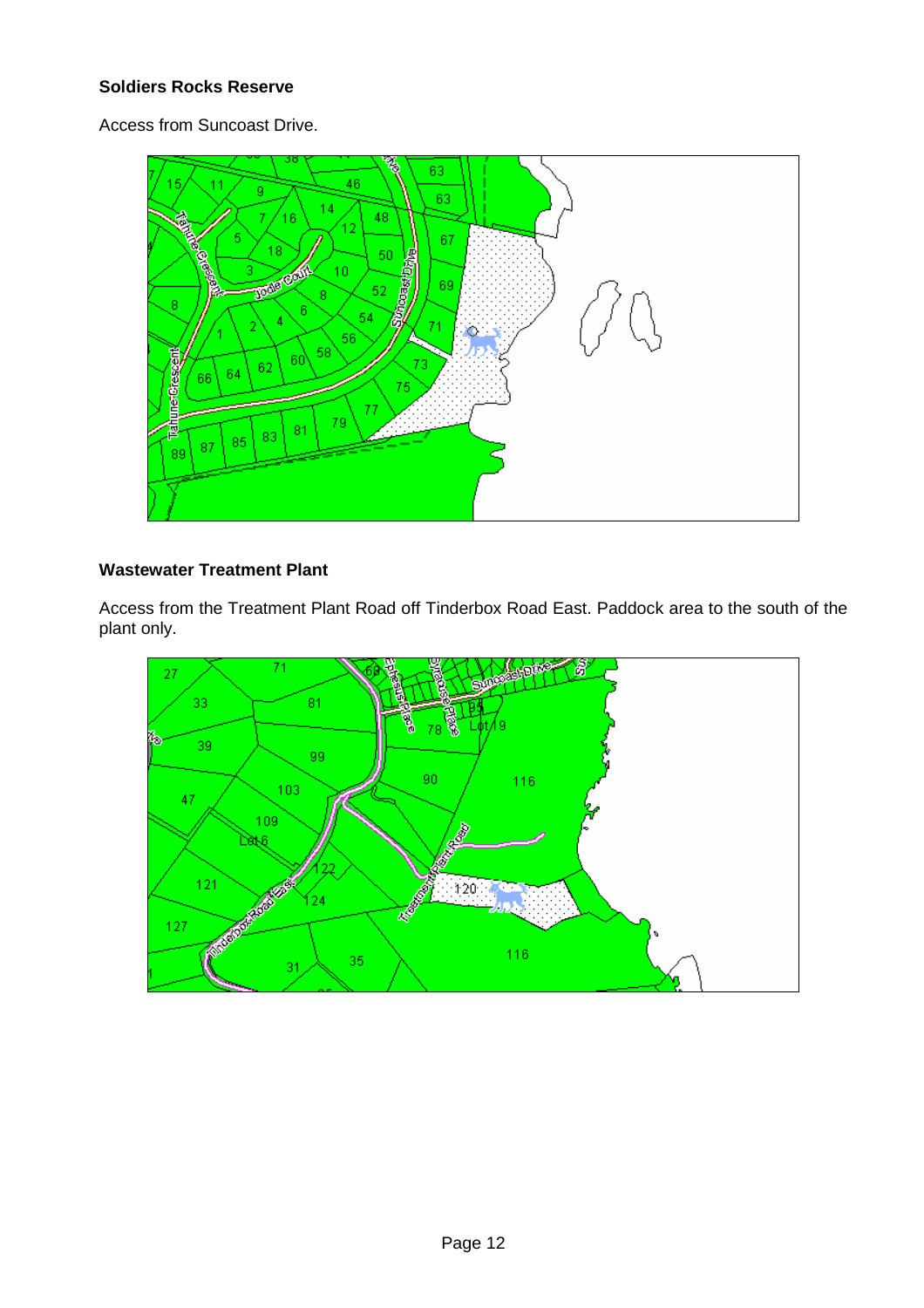## **Tinderbox Hills Reserve**

Access from Tinderbox Road West



## **TINDERBOX**

#### **Piersons Point Reserve**

Access from Tinderbox Road East.

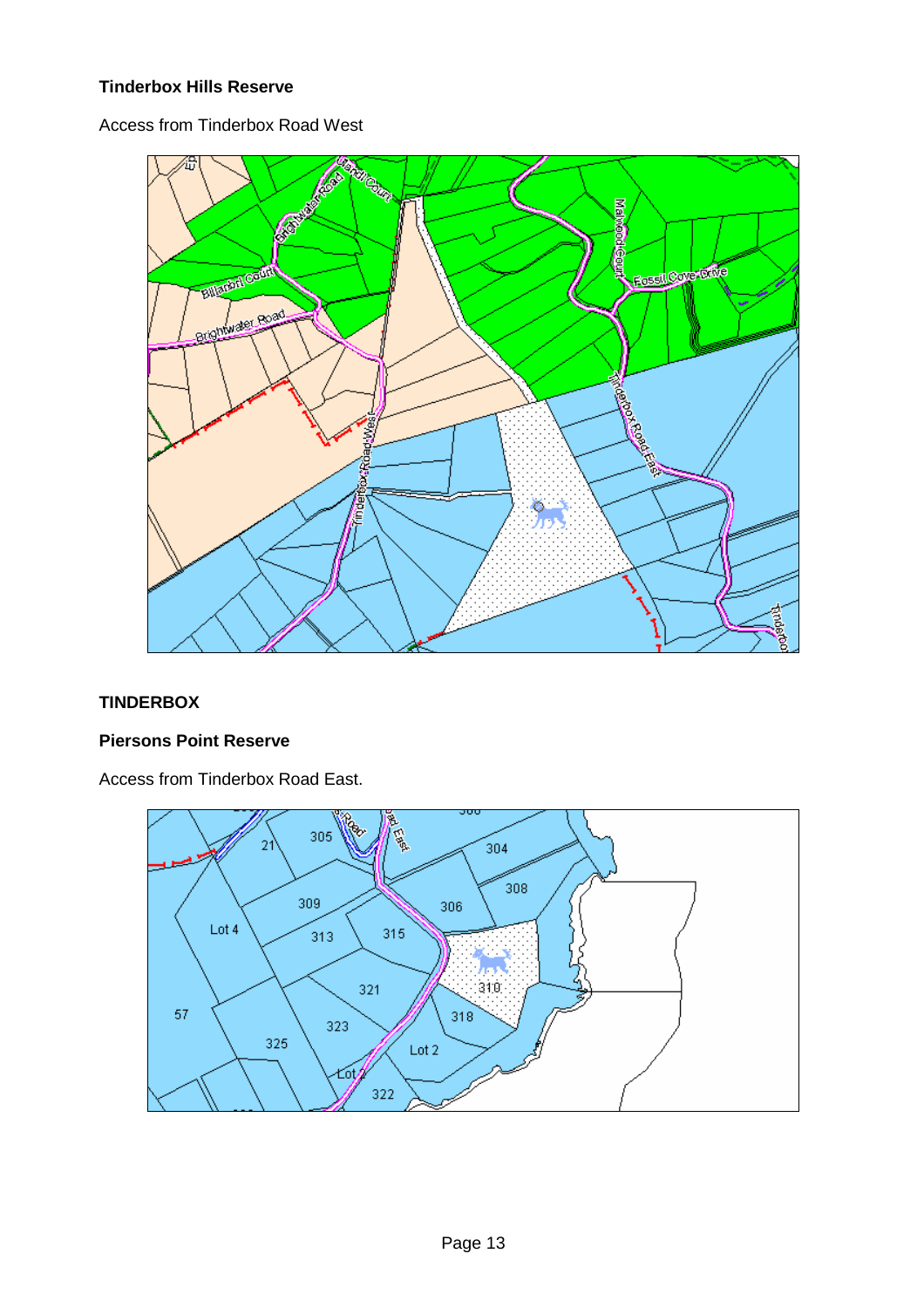#### **HOWDEN**

#### **Foreshore Areas**

é, pdp Lot 54  $\overline{4}$  $475 -$ 

Between the boat ramp and Brightwater Road junction with Howden Road.

#### **MARGATE**

#### **Dru Point Bicentennial Park and Cycleway**



Designated fenced area only. Excludes the sports fields, children's cycle way and playgrounds, public BBQ's and picnic shelter areas, the tennis courts and the Sewage Treatment Pondage.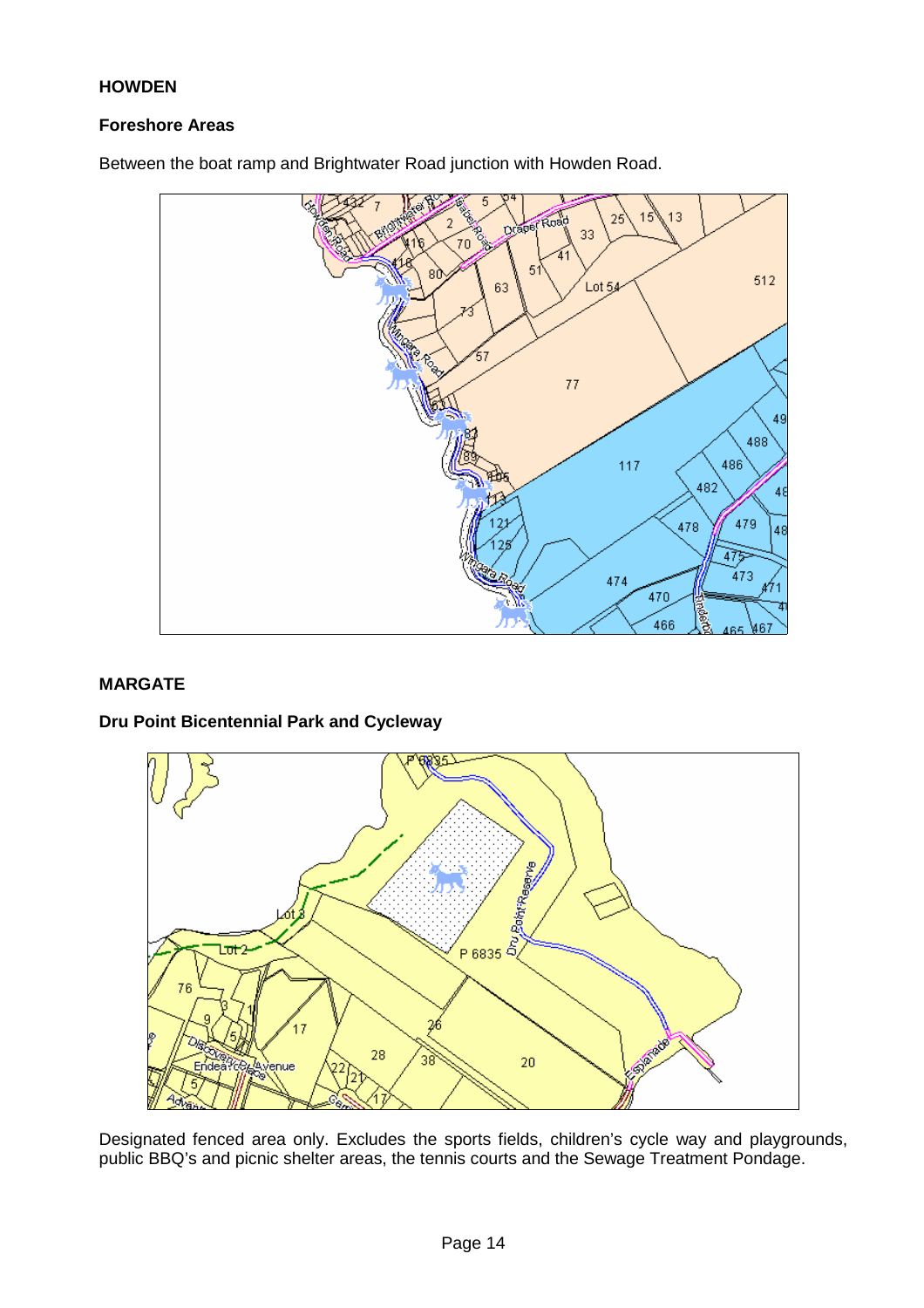#### **HUNTINGFIELD**

#### **Peter Murrell Reserve Conservation Area**

Multiple access points including Algona Road, Lady Penrhyn Drive and Howden Drive. Perimeter fire breaks only.

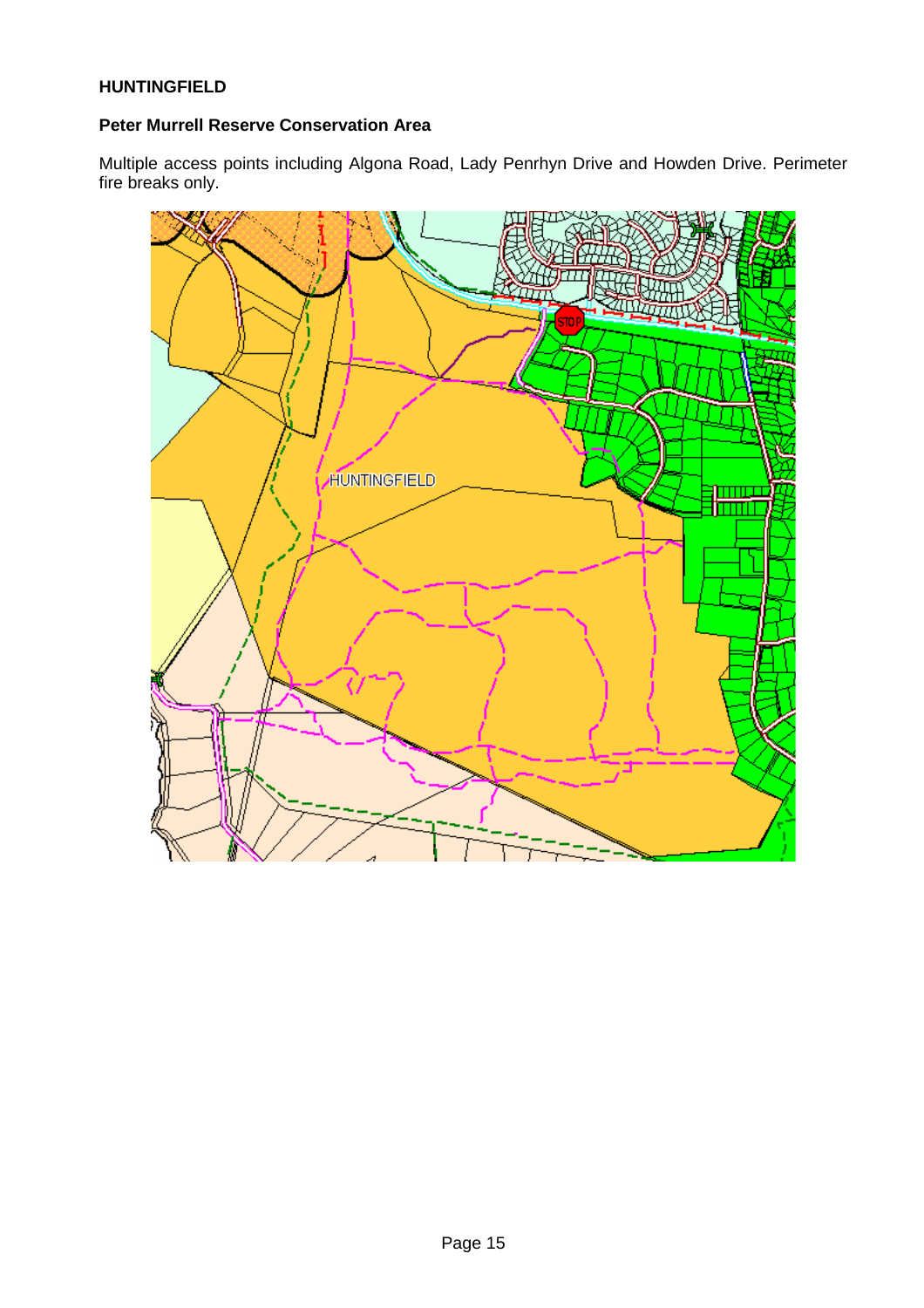#### **CONINGHAM**

#### **Clarks Beach**

Access from Coningham Road.



### **BRUNY ISLAND**

All beaches and public foreshore areas other than Reserved Lands under the National Parks and Wildlife Act 1970.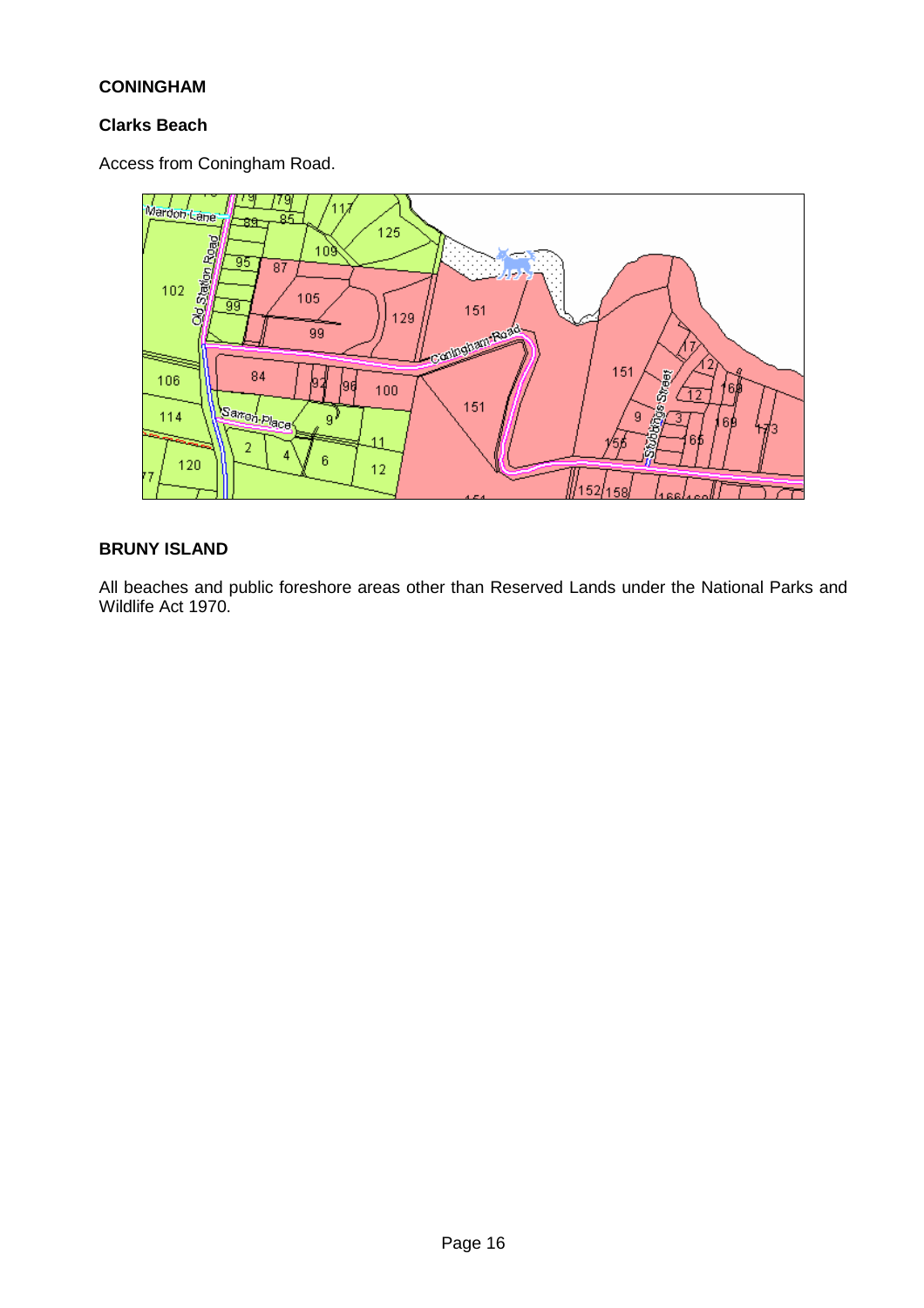# <span id="page-19-0"></span>**TRAINING AREAS**

The following areas are declared dog training areas.

#### **Country Dog Association**

Lower Longley Recreation Ground, Hovingtons Rd, Lower Longley.



#### **Southern Obedience Club**

Access from Gormley Drive, Kingston.

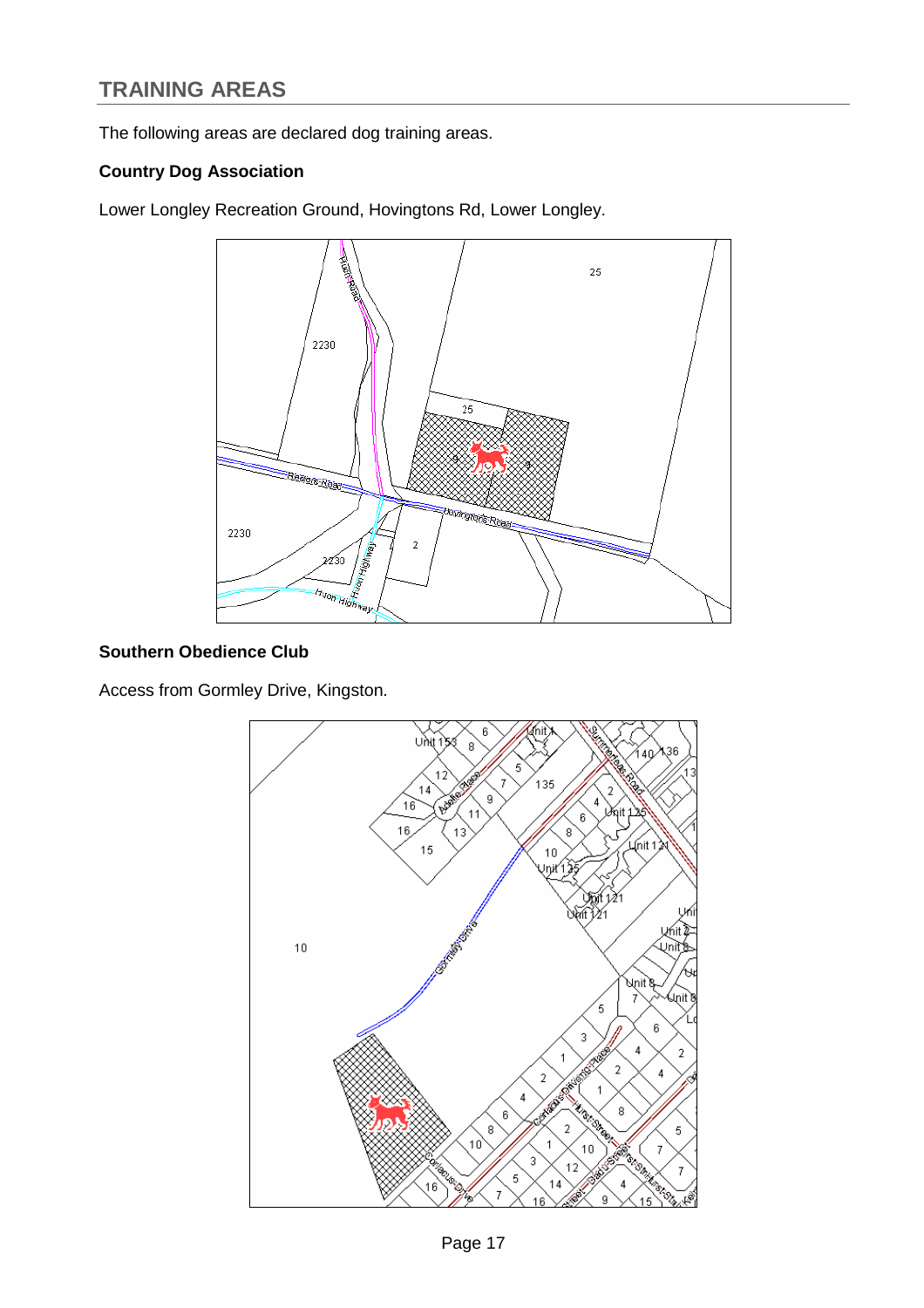<span id="page-20-0"></span>With the exception of guide dogs or hearing dogs, the following areas are declared as areas prohibited to dogs as they provide sensitive habitats for wildlife;

- All State Reserves and the South Bruny National Park;
	- o Excluding the prescribed paths and areas within Peter Murrell Reserve
- Yellow Point Reserve, Birches Bay;
- Dripstone Point Reserve, Flowerpot;
- Boronia Beach within the fenced reserve area;
- The section of the Mt Wellington Pipeline Track between the intersection of the walking track and Wellington Park Boundary and Snake Plains Track; and
- Kaoota Tramway Track.

The *Dog Control Act 2000* prohibits dogs in:

- any grounds of a school, pre-school, kindergarten, crèche or other place for the reception of children without the permission of the person in charge of the place; or
- any shopping centre, or any shop except a pet shop, premises of a veterinary surgeon, pet grooming shop, or any other premises related to the care and management of dogs; or
- any playing area of a sports ground on which sport is being played; or
- an area within 10 metres of a children's playground.

# <span id="page-20-1"></span>**RESTRICTED AREAS**

With the exception of guide dogs or hearing dogs, dogs are prohibited from entry at all times from the following area:

- all Council sports grounds, halls, indoor sports buildings, clubrooms, churches and cemeteries without specific authority of the property owner or in the case of Council properties, the written approval of the General Manager;
- all beaches and foreshores other than those declared as Off-Lead Exercise Areas

The following areas are set aside principally for native flora and fauna conservation. However the exercising of dogs, on-lead, and on the formed and designated pathways and tracks is permitted at all times:

- Boronia Hill Reserves (Kingston to Blackmans Bay)
- Peter Murrell State Nature Reserve (Huntingfield to Howden and to Blackmans Bay)
- The trail connecting Mathinna Road and Balleny Drive Reserves, Oyster Cove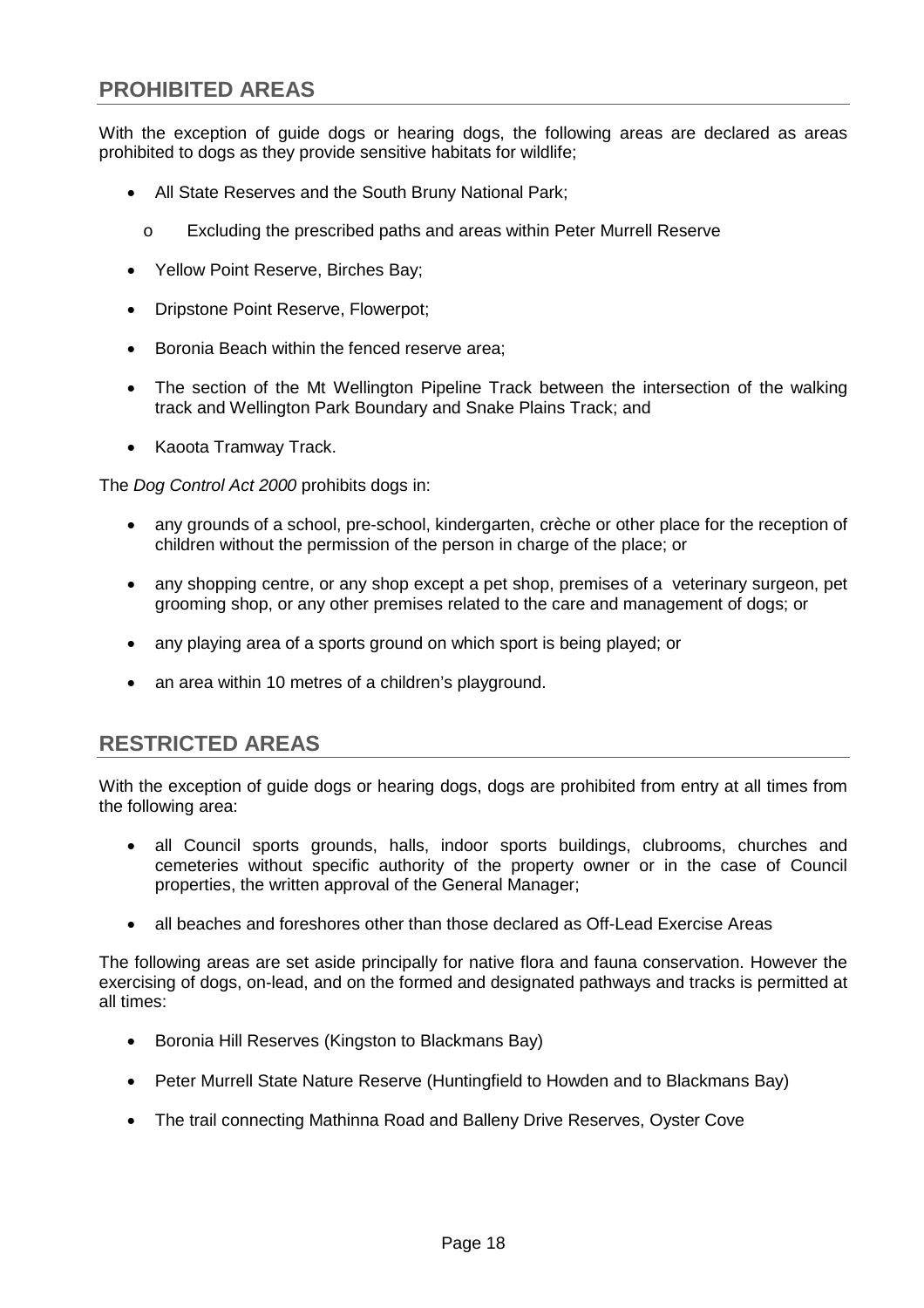# <span id="page-21-0"></span>**TRACKS AND TRAILS**

Dogs, off-lead, but under effective control, are permitted on the following tracks and trails:

- Alum Cliffs Track
- Tinderbox Hills Track

Dogs, on-lead, are permitted on the following tracks and trails:

- Leslie Vale Track
- Picket Hill Track
- Taroona Foreshore Track
- Whitewater Creek Track
- Boronia Hill Flora Track
- Boronia Beach Track
- Blowhole Track
- Suncoast Headlands Track
- Peter Murrell Reserves Track
- Wingara Gully Track
- Allens Rivulet Track
- Nierinna Creek Track
- Margate Rivulet Track
- Dru Point Track
- Tramway Hill Track
- Harts Hill Track
- **Snug River Track**
- Manuka Hills Track
- Kettering Township Tracks
- Alonnah Dray Track

Dogs are not permitted on the following tracks and trails:

- Cathedral Rock Track
- Wellington Falls Track
- North West Bay Track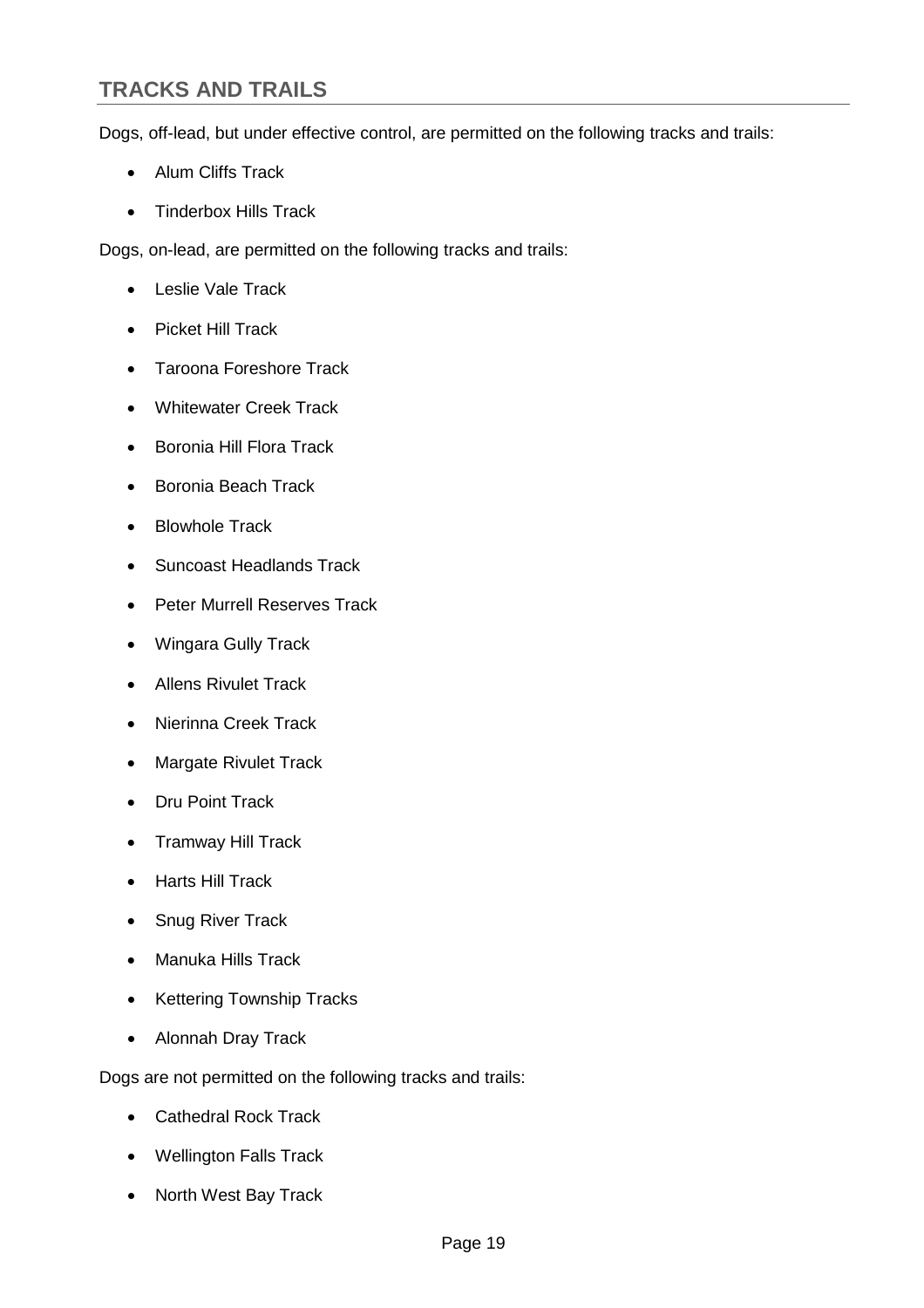- Fossil Cove Track
- Snug Falls Track
- Coningham Foreshore Track
- Cape Queen Elizabeth Track
- Fluted Cape Track
- Labillardiere Peninsula Track
- East Cloudy Head Track
- Kaoota Tramway Track

# <span id="page-22-0"></span>**REVIEW OF POLICY**

A review of this policy will be undertaken at least within five years of its adoption by Council, and more regularly should there be significant changes in community expectations, or there be amendments or changes to the *Dog Control Act 2000*.

Council does have the right to declare additional areas in accordance with the appropriate sections of the Act, without having to review the entire Dog Management Policy.